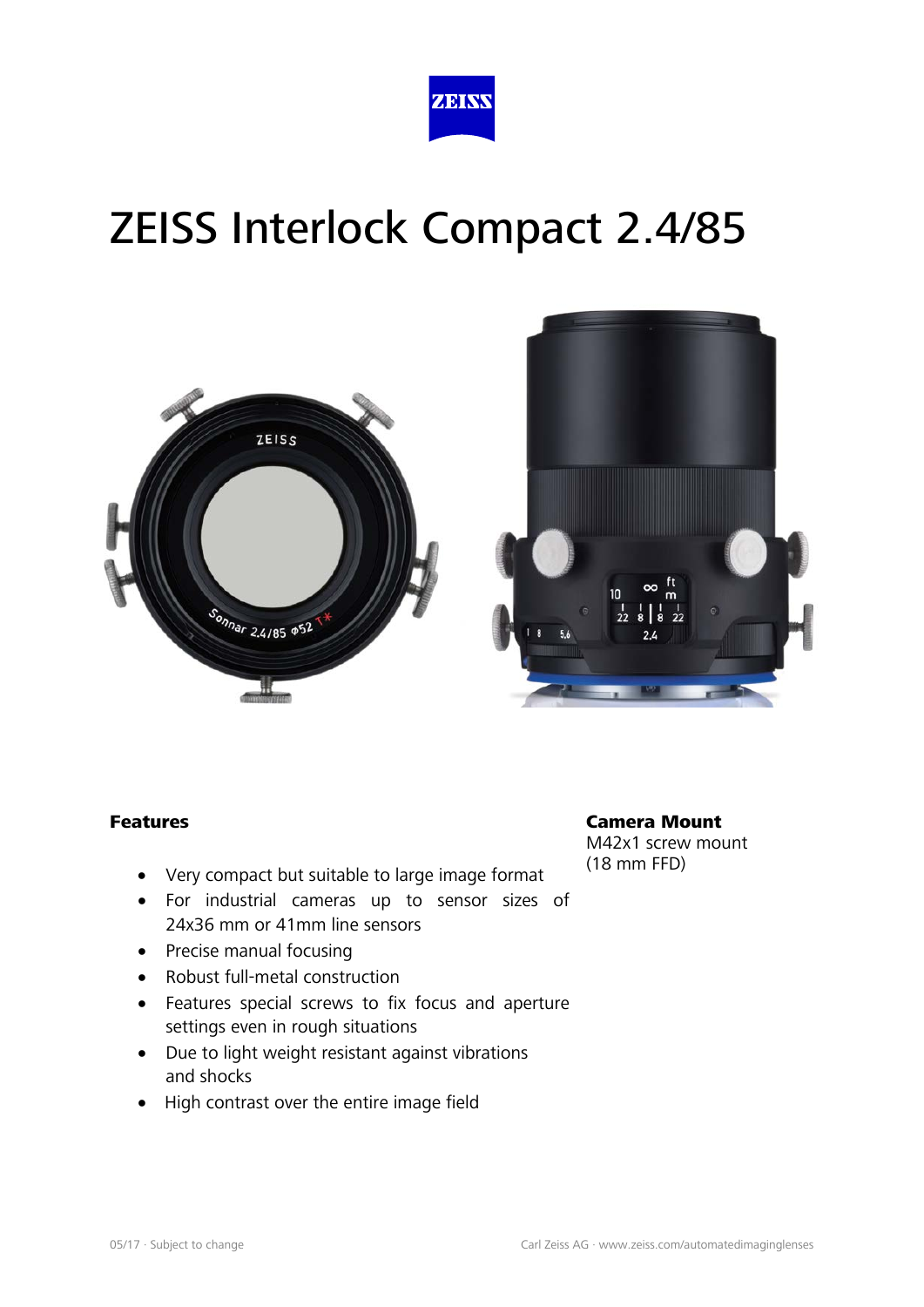

### Technical Specifications



| $189.77$ mm (inf.) | 84.5 mm | $\varnothing$ = 62.5 mm | 9.65 mm (inf.) | $82.15$ mm (inf.) |
|--------------------|---------|-------------------------|----------------|-------------------|

| Focal length                             | 85 mm                                           |
|------------------------------------------|-------------------------------------------------|
| Aperture range                           | $f/2.4 - f/22$                                  |
| Number of elements / groups              | 7/7                                             |
| Min. working distance (object to sensor) | 800 mm (2.62 ft.) – $\infty$                    |
| Min. free working distance               | 685 mm (2.25 ft.) – $\infty$                    |
| Angular field* (diag. / horiz. / vert.)  | 28.6 / 24.1 / 16.2°                             |
| Max. diameter of image field             | 43.0 mm (1.7")                                  |
| Flange focal length                      | 18.0 mm                                         |
| Coverage at close range                  | 258 x 172 mm (10.1 x 6.8"), line 296 mm (11.6") |
| Image ratio at close range               | 1:7.2                                           |
| Filter-thread                            | M 52 x 0.75                                     |
| Weight                                   | 648 g (1.43 lbs.)                               |
| Camera mount                             | M42 (18.0 mm FFD)                               |

*\* referring to 24 x 36 mm format resp. 43 mm line*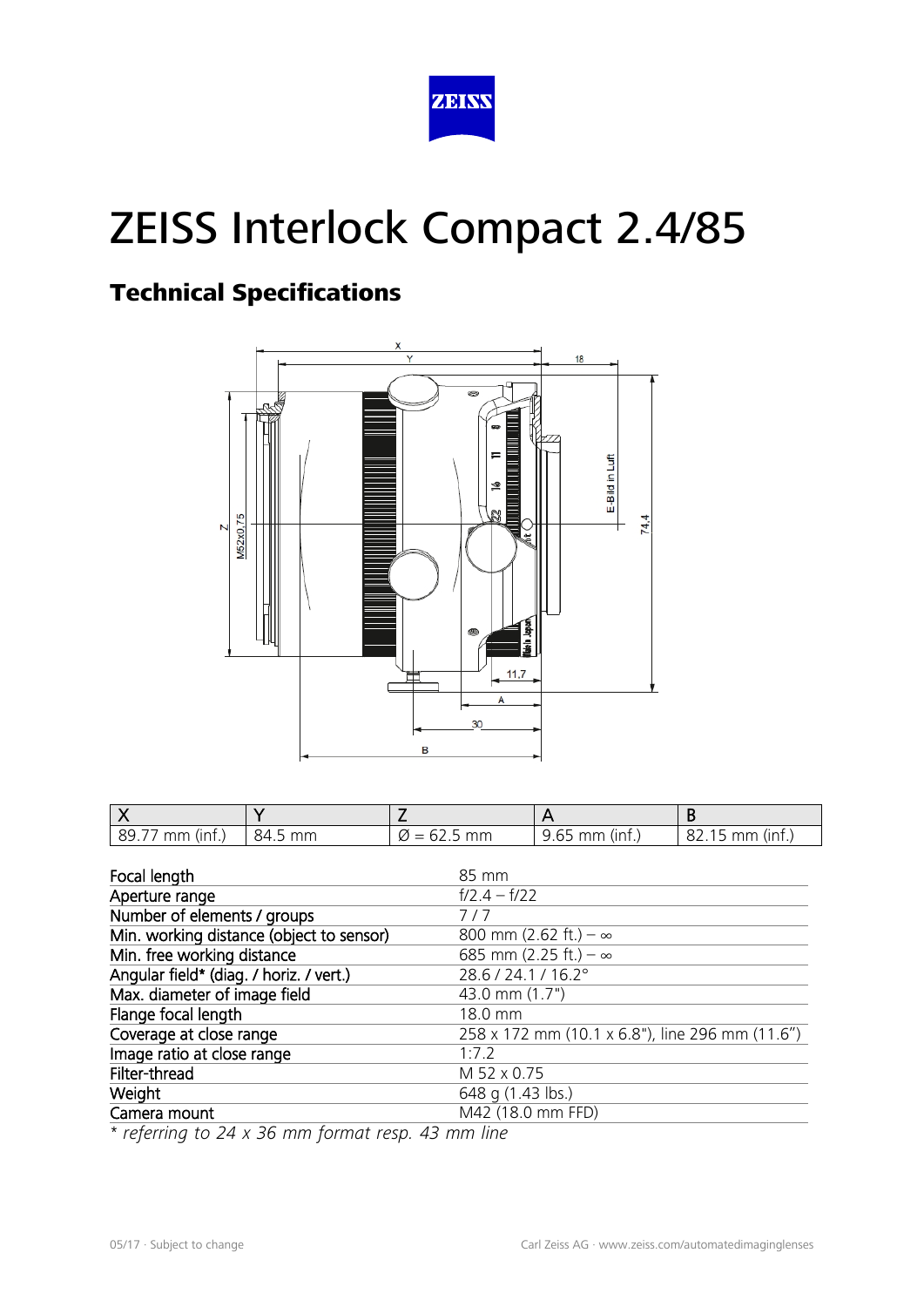

#### **Relative Illuminance\***



#### **E [%]**

 The relative illuminance shows the image brightness over the image height u' in relation to the image center.

- $f$ -number = 2.4
- $f$ -number = 4  $f$ -number = 5.6

### **Relative Distortion\***



#### **V [%]**

The relative distortion shows the deviation of the image height from the expected image height u' in percent.

*\*Data for infinite focus setting*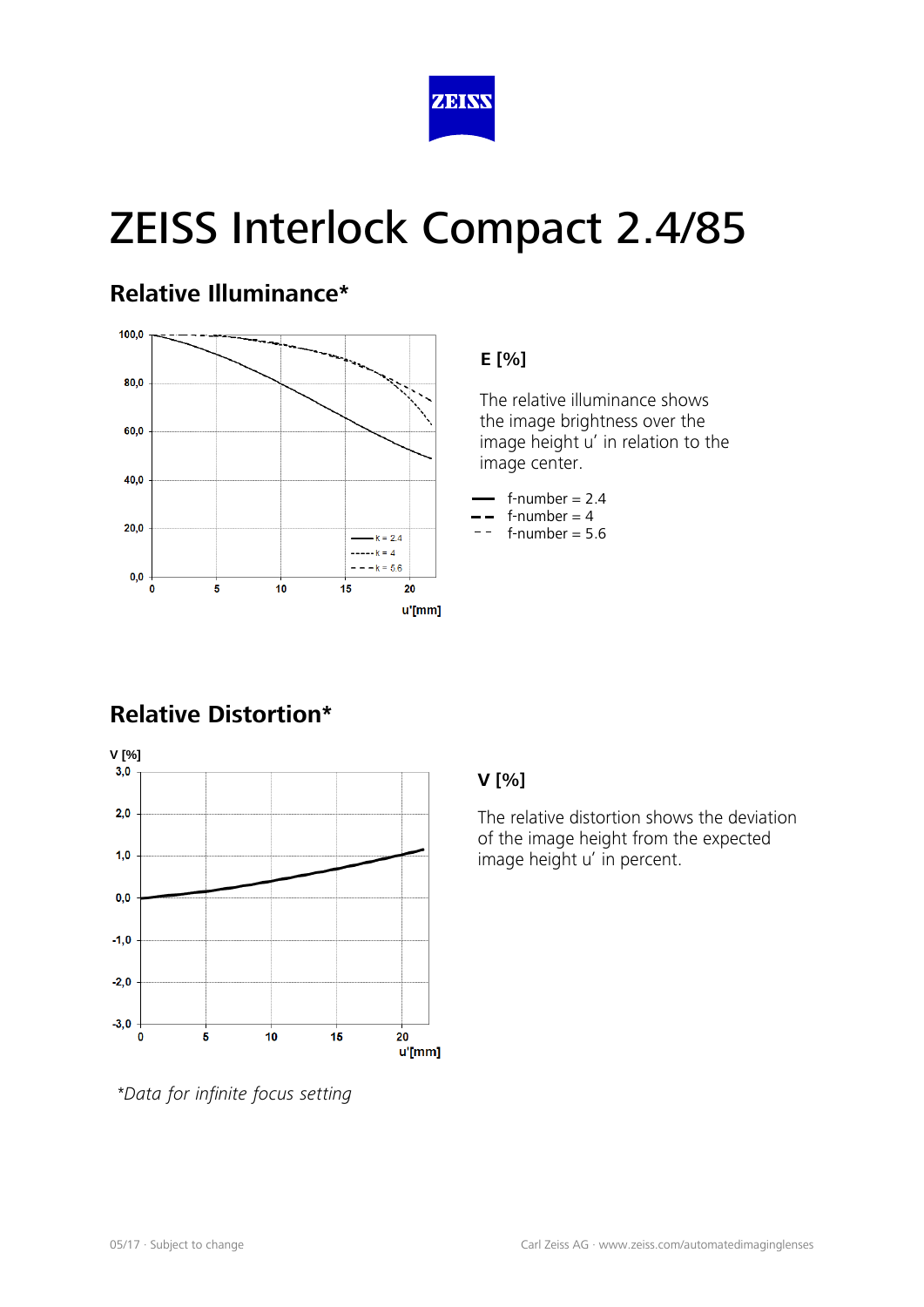

### **MTF Charts\***



#### Contrast [%]

The Modulation Transfer (MTF) as a function of image height (u) and slit orientation (sagittal, tangential) has been measured with white light at spatial frequencies of  $R = 10$ , 20 and 40 cycles/mm.

#### F-Number 2.4

\_\_ Sagittal … Tangential



*<sup>\*</sup>Data for infinite focus setting*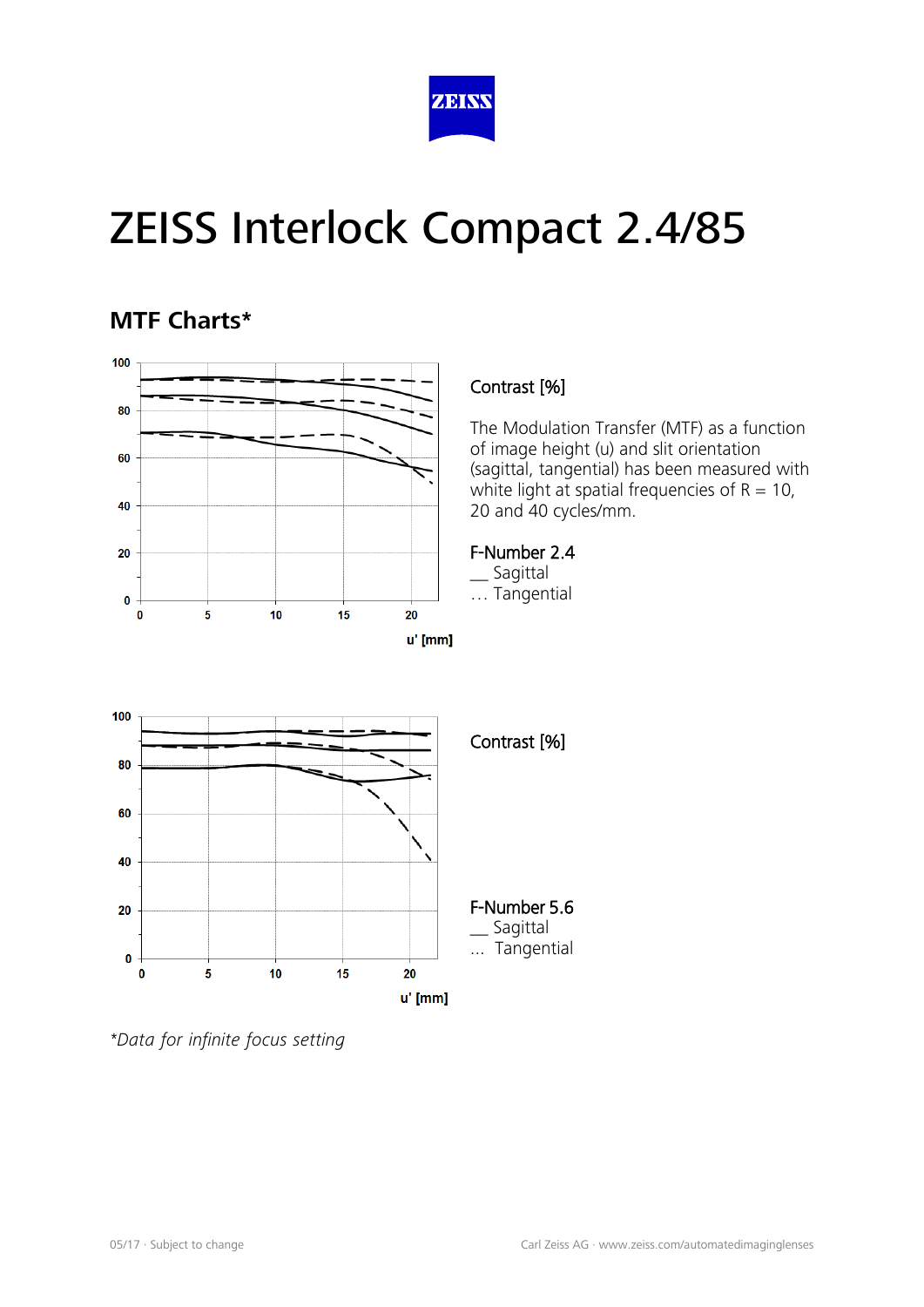

### **Spectral Transmission**